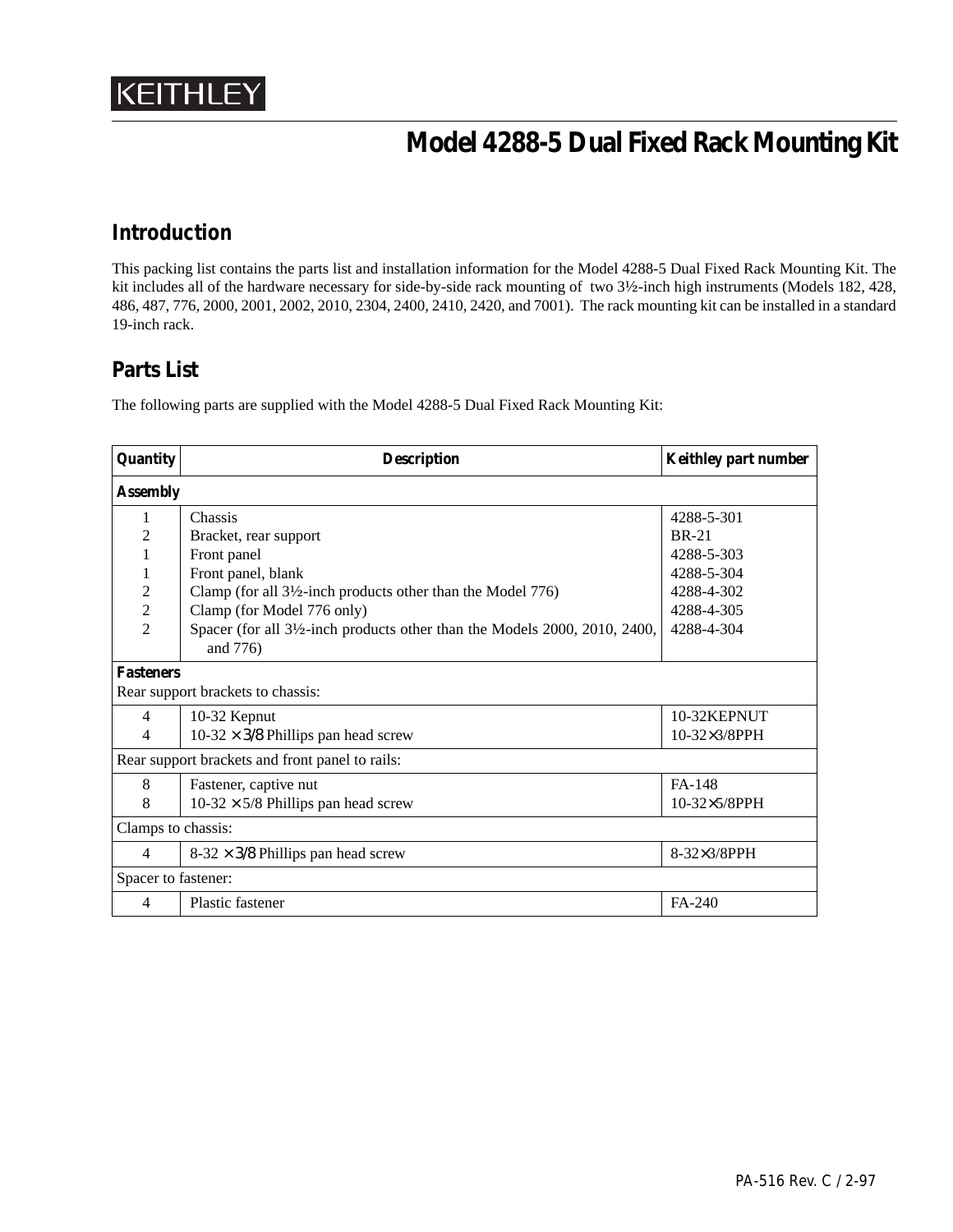# **Rack preparation**

- 1. Select a location in the rack. The assembly will use 5¼ inches of vertical space.
- 2 Hold up the front panel at the selected location in the rack. The four slotted mounting holes in the front panel dictate the location of the captive nut fasteners on the four rack rails.
- 3. Referring to Figure 1, install the four fasteners so the captive nuts are located behind the appropriate holes on the front rack rails.



*Figure 1 Fastener installation*

### **Instrument preparation**

- 1. Remove the handles from the instruments. There are two styles of handles; the newer style has orientation arrows at each handle end that are molded into the plastic. With the old style handle, rotate it to the uppermost position. With the new style, rotate it under the instrument until the arrows on the handle line up with arrows on the mounting ears. Pull out on the handle ends until the handle is clear of the mounting ears, and then remove the handle.
- 2. Remove the screw that secures each mounting ear to the case, and remove both mounting ears.

#### **NOTE**

Save all removed parts for reinstallation if the instrument is removed from the rack in the future.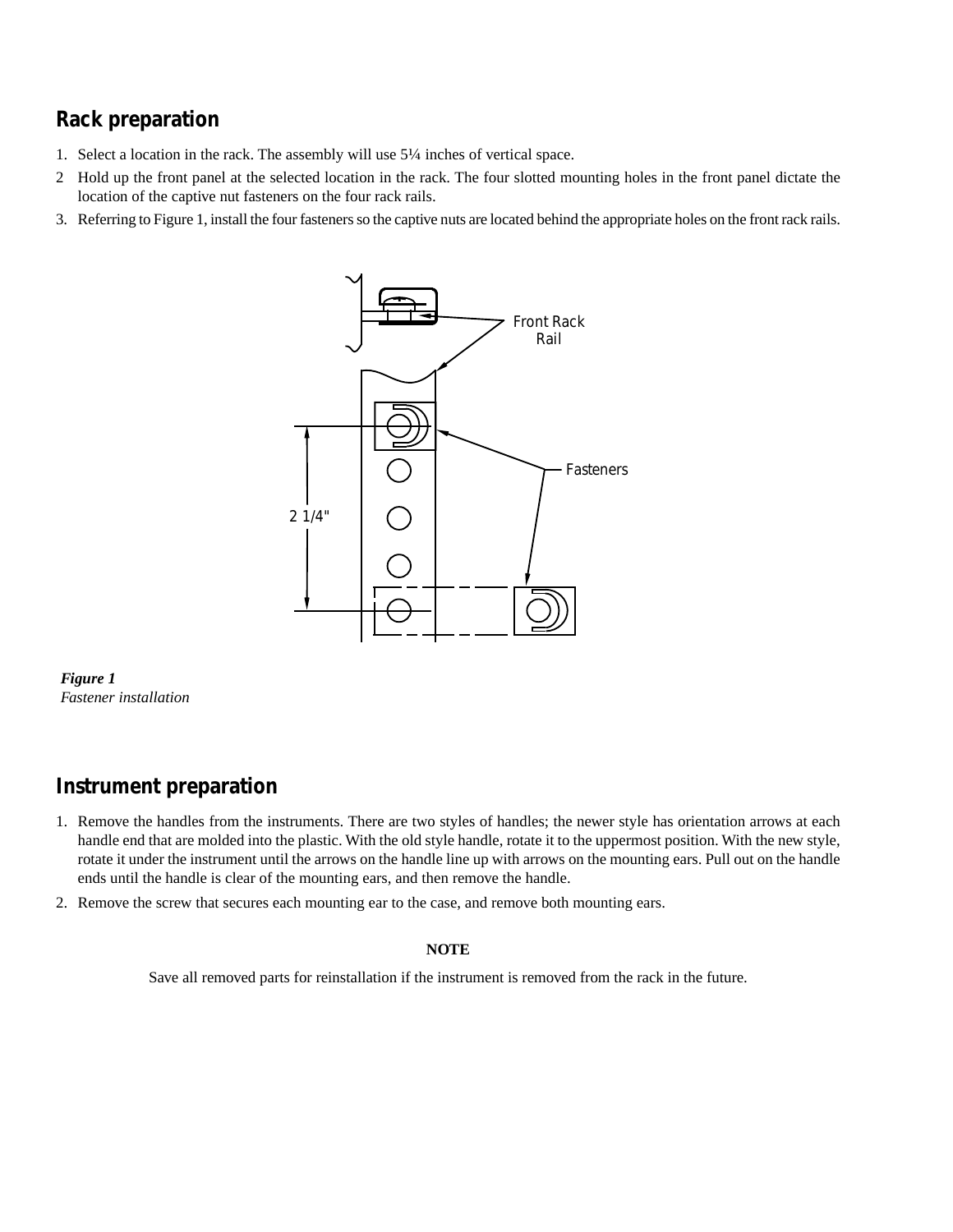# **Mounting kit installation**

Refer to Figure 2 to install the chassis, support brackets, and front panel in the rack and to attach the instruments to the chassis.

- 1. Loosely attach the rear support brackets to the chassis with Kepnuts and  $10-32 \times 3/8$  screws.
- 2. Position the chassis assembly to the front and rear rack to adjust the rear support brackets and note the position for the captive nut fasteners on the rear rack rails.
- 3. Install the four fasteners so the captive nuts are located behind the appropriate holes on the rear rack rails.
- 4. Loosely attach the chassis assembly to the front and rear rack rails with  $10-32 \times 5/8$  screws. Secure the rear support brackets to the chassis.
- 5. Loosely attach the front panel to the rack rails.
- 6. For all but the Models 2000, 2010, 2400, and 776, install the spacer as shown in Figure 3. The spacer is not used for these four models.



*Figure 2 Mounting kit installation*